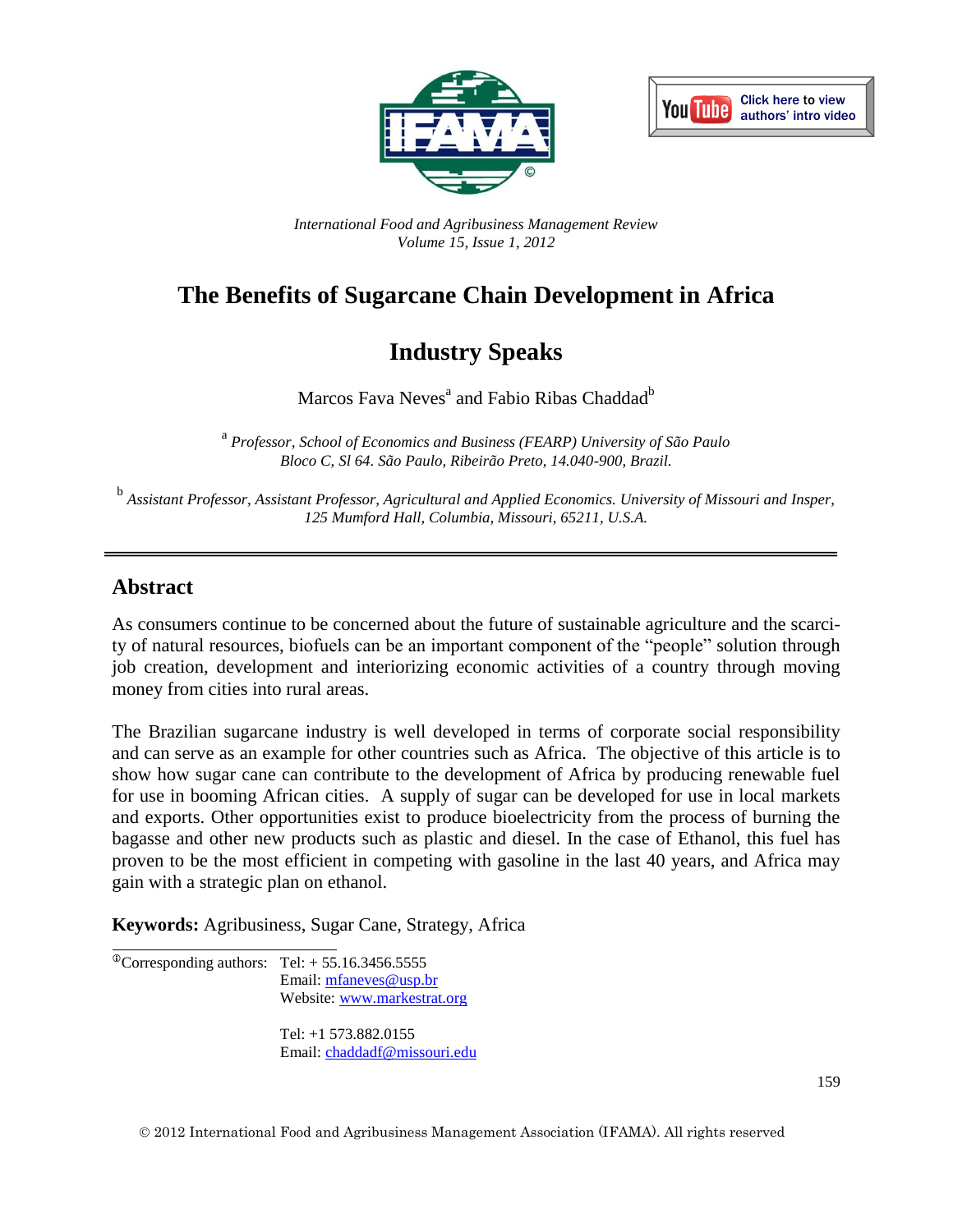#### **Introduction**

Sustainability has received a great deal of attention across the world in recent years and has become a central part of the agribusiness agenda. This increased awareness can be attributed to the rise in consumer expectations about the way food is produced and where it comes from; the emergence of a new generation more worried with planet conditions; the scarcity and, in some cases, depletion of natural resources as farmers increase production to feed a growing population; and the effects of climate change. Perhaps more importantly, the advent of the Internet and the viral growth of social networking enable real time dissemination of information about natural disasters, unethical behavior of companies, among others, mobilizing groups and broad societal reaction as never seen before.

The impacts for agrifood system participants are hard to ignore. Farmers and agribusiness companies are now expected to reduce their environmental footprint, to increase transparency and facilitate a better flow of information, to be better governed and promote corporate social responsibility, to be more inclusive, and to be better stewards of the environment and increase the usage of renewable energy sources. The legitimacy of agribusiness firms – and entire agrifood value chains – is not only dependent on economic factors but also on social and environmental sustainability. Simply put, in the 21st Century planet and people matter as much as profits.

The current consensus on sustainability is based on three major pillars: the economic dimension (profit), the environmental dimension (planet) and the social dimension (people). On the economic side, the major factors to be considered are how companies, value chains and networks are dealing with margins, profits, compensation, chain losses, communicating with final consumers, improving credit conditions with benefits to sustainable projects, risk management, information technology and overall strategies to reduce costs and eliminate waste. Without economic sustainability, private firms cannot afford to respond to society's demands – a fact sometimes forgotten by some sustainability advocates.

Doing well economically is not enough. On the social side, society demands companies to comply with labor laws and adopt world-class working conditions not only for employees but also for suppliers and distributors. In addition, society increasingly expects businesses to foster local community development, to incentivize collaboration and cooperation along the value chain, to adopt smallholder-friendly initiatives, to facilitate technology transfer and capacity building for smallholders and to offer broader consumer benefits. Finally, on the environment side, the major factors to be considered are related to the impacts of the company – and integrated suppliers – on the environment. These include transportation issues (food miles), packaging (recycle/reuse/rebuilt and using new materials and fewer materials), waste management, emissions, water management, green buildings and facilities, and carbon footprint, just to name a few.

To some extent, these changes are occurring in developed and some emerging economies. But how about poor countries – particularly in Africa?

### **The Role of Biofuels in Delivering Sustainability**

Some researchers suggest that biofuels could play a big part in the solution for poor countries to diversify business and ensure sustainable development. According to Zarrilli (2007), several countries that implemented biofuels development programs have experienced significant job creation, especially in rural areas but also along the value chain. Poschen (2007), the senior International Labor Organization's specialist on sustainable development, estimates the amount of jobs created in the renewable energy sector will double by 2020 with about 300,000 new jobs. In the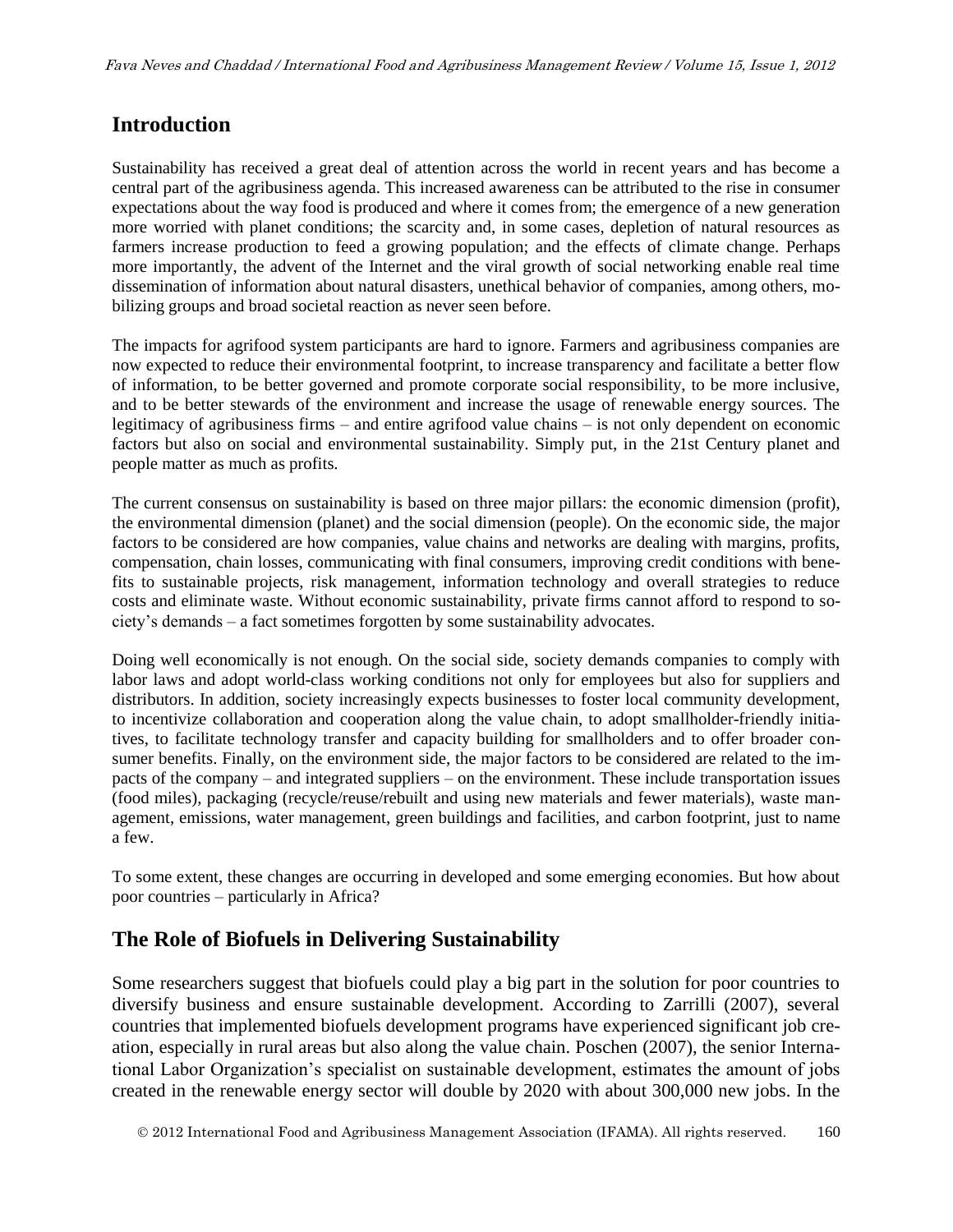early phase of the bio-ethanol program in the US, around 147,000 jobs were created in different sectors of the economy.

This short article outlines some potential benefits of biofuel development in Africa. The development of the sugarcane industry in Brazil may serve as a model. The industry output is impressive: 550 million metric tons of sugarcane is used as raw material to produce 31 MMT of sugar (equivalent to 20% of world production), 27 billion liters of ethanol (30% of world production) and bioelectricity. Ethanol production alone creates 465,000 direct jobs, which is six times larger than the oil industry in Brazil. According to industry estimates, the average wage paid by member companies of the Brazilian Sugarcane Industry Association (UNICA) was double that of the current federal minimum wage. Ethanol production is present in 1,042 municipalities across the country, compared to only 176 for oil. This translates into more income distribution and community development in rural areas. As for the environment, the use of sugarcane ethanol has generated a reduction of 600 million tons in CO2 emission since 1975, an amount equivalent to the carbon sequestered with the planting of 2 billion trees. In economic terms, specialists conclude that for every liter of ethanol use, the country saves US\$ 20 cents in carbon mitigation costs. Air Quality researchers at the University of São Paulo School of Medicine estimate that if every car in the São Paulo metropolitan region were fueled exclusively with gasoline, the city would face annually more than 400 additional deaths, 25,000 hospitalizations and an increase of US\$ 80 million in healthcare expenses.

Chaddad (2010) describes the leadership role of the Brazilian Sugarcane Industry Association (UNICA) in coordinating value chain participants and also in advancing the sustainability agenda. Since 2007 UNICA has been working on several fronts to facilitate industry-wide sustainability efforts, including:

- signing an agreement with the government of São Paulo state called the Green Protocol – in which the industry voluntarily agreed to speed up the phasing-out of the practice of sugarcane burning;
- leading the Brazilian Climate Alliance with 15 other organizations to propose proactive policies in Brazil and in global climate change negotiations. UNICA has also created an educational program about climate change that will impact more than 2 million students in Brazil;
- **signing the National Commitment to Enhance Work Conditions in the Sugarcane Indus**try together with labor unions and the federal government – the first national agreement to recognize best labor practices. Of the 400 cane mills in operation throughout Brazil, more than 300 have voluntarily signed on to the Commitment;
- launching a "retooling" program for cane workers to lessen the impact of harvest mechanization on job losses. The project will train 7,000 workers per year (mostly sugarcane cutters) to prepare them to take on other jobs in the sugarcane industry or in other sectors;
- hiring a team of professionals to foster the adoption of Corporate Social Responsibility (CSR) practices by sugarcane mills. In addition, since 2008 UNICA has adopted sustainability reports – following the model developed by the Global Reporting Initiative (GRI) – to communicate its social, environmental and economic performance. In 2008, member companies invested over R\$ 160 million in 618 projects within social, environmental,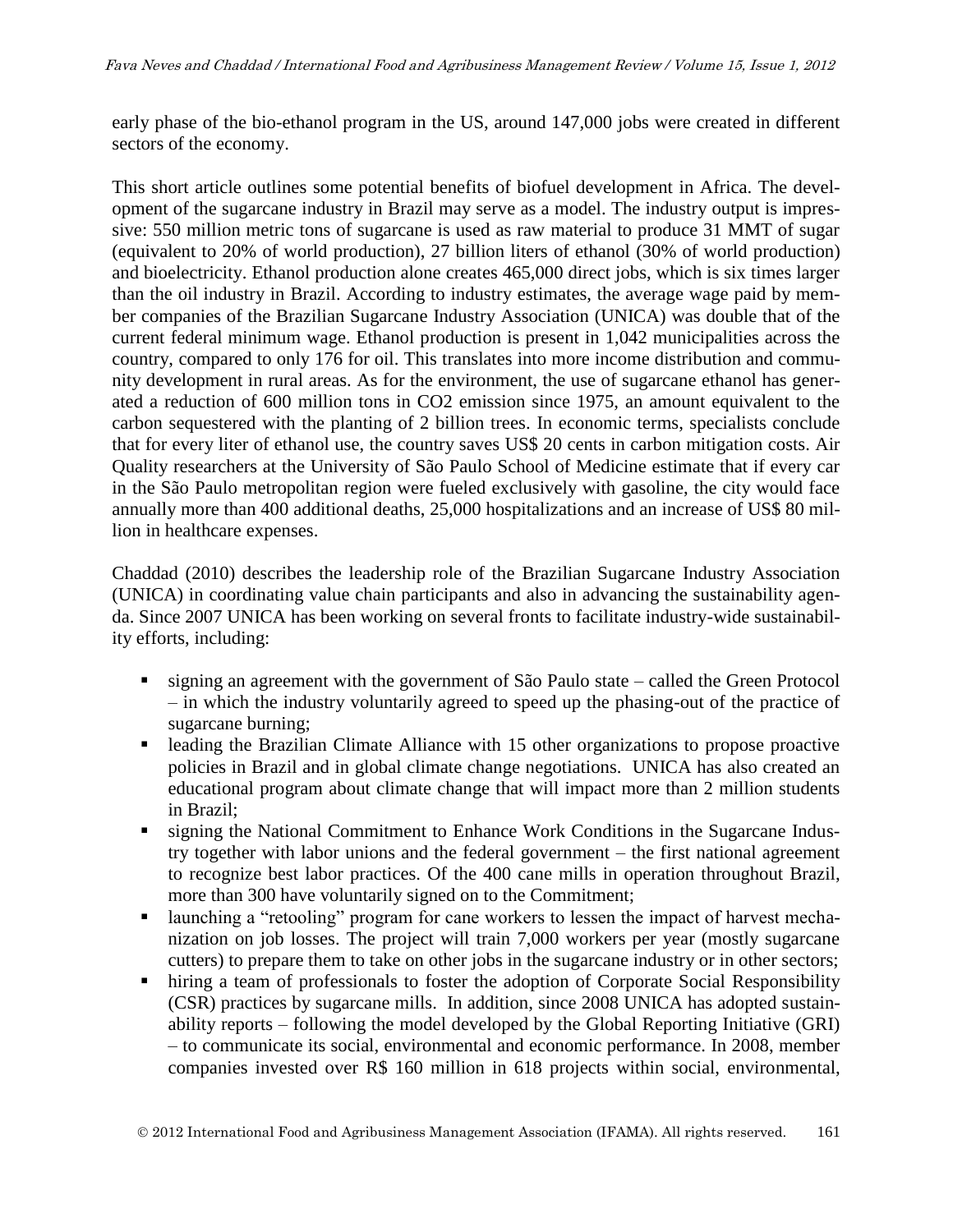cultural, education, sport and health areas, benefiting some 480 thousand people in communities with sugarcane production;

 engaging with several multi-stakeholder initiatives (MSIs). It is represented in the board of directors of Bonsucro and helped develop a certification scheme for sustainable sugarcane production. The first sugarcane processors to receive the Bonsucro sustainability certification in 2011 are based in Brazil.

The same economic, social and environmental benefits could also happen in Africa. The sustainability practices outlined above could serve as a benchmark for Africa. Our main message and objective is to show how biofuels – and sugarcane in particular – can contribute to economic and social development in Africa, producing renewable fuel to be used in booming African cities, sugar to supply domestic and export markets, bioelectricity from the process of burning the bagasse, and also to serve as the feedstock to all new bio-based products that are in the pipeline, such as bioplastics, biodiesel and others.

#### **Africa Learning with the Brazilian Sugarcane Chain**

The best way for Governments and researchers in Africa to understand the sugarcane Agribusiness System complexity is to describe the typical mill network. The sugarcane value chain includes many stages: the production of sugarcane on farms; the processing of sugar, ethanol and derivate products in mills; research, technical assistance and financial services; transportation; commercialization; and exports. All of these links build a network around sugarcane mills as shown in the figure below.



**Figure 1.** The Network of a Sugarcane Mill in Brazil

2012 International Food and Agribusiness Management Association (IFAMA). All rights reserved. 162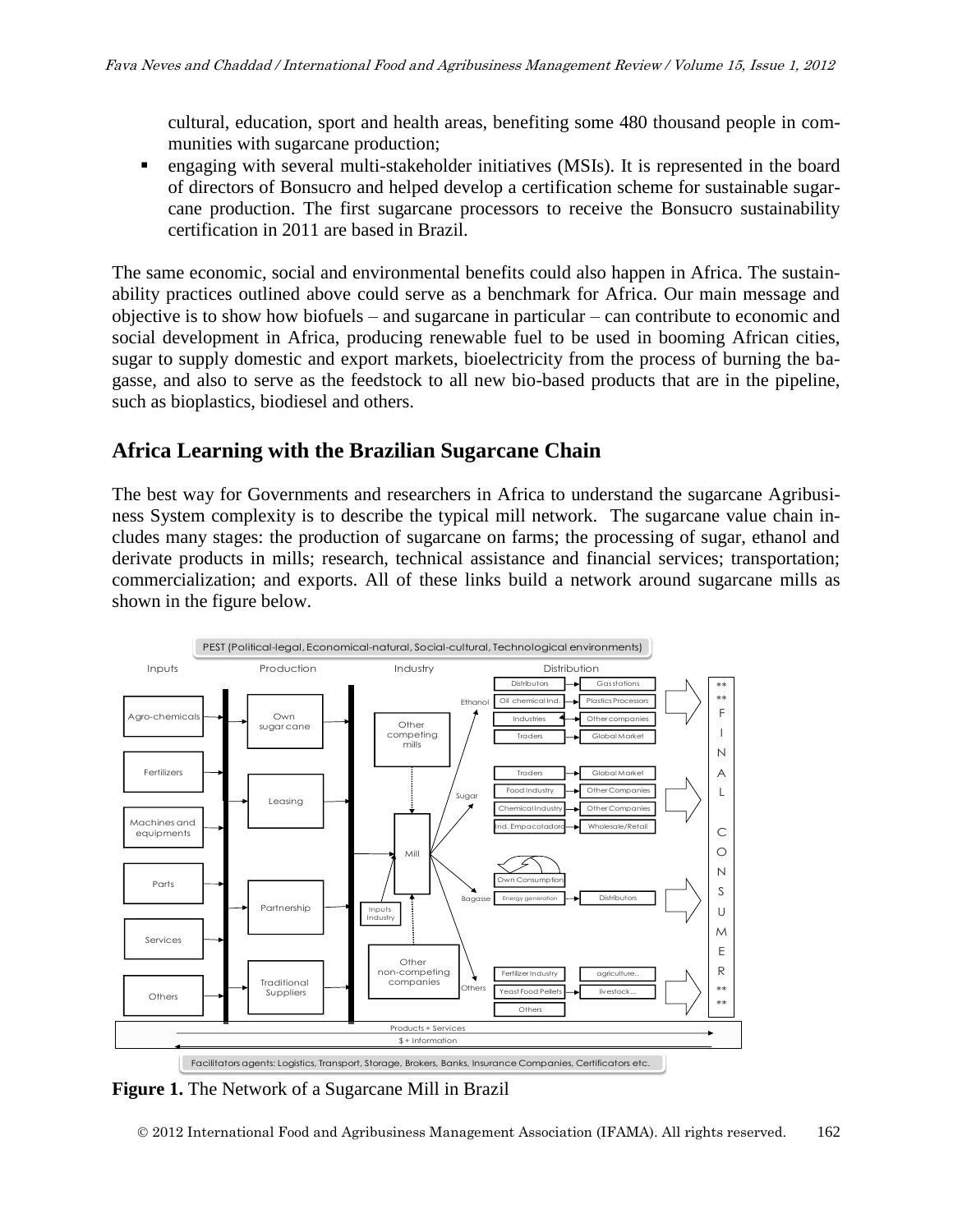The output of a mill depends on the supply of sugarcane and capital goods. The main products (ethanol, sugar, and energy) are sold to fuel distributors, the food industry, wholesalers, retailers, exporters and electric energy distributors. Byproducts are destined to other industries, wholesalers and retailers of other sectors such as orange juice and animal feed. In addition, sugarcane mills use residues, such as vinasse and cake filter, as biofertilizers.

There are different institutional arrangements governing the transaction between sugarcane producers and the mills, from spot market to vertical integration. The supply of sugarcane accounts for almost 70% of a mill's production cost and the sugarcane transaction with the mills is complex due to the need of relationship-specific investments, the perishability of the product and uncertainties related to the effects of Mother Nature. Vertical integration is observed when sugarcane is grown in farmland owned by the mill. Farmland leasing for sugarcane production using the mill's farm equipment and labor is the next governance option. Less integrated options include partnerships, long-term supply contracts and spot market relationships with independent producers.

Vertical integration has historically been the dominant governance mechanism in the industry. But there is a trend towards less vertical integration and increasing use of contracts with suppliers. Leal (2006) estimates that 65% of the area cultivated with sugarcane is either owned or leased by mills while 35% belongs to independent producers – mostly under some form of contract.

#### **Potential Benefits for Africa from Ethanol Industry Development**

The Brazilian experience with the sugarcane industry – and, in particular, the recent growth fostered by ethanol mandates in Brazil and other countries – suggest ethanol may generate the following benefits for the African people and society at large.

- A first potential benefit is that ethanol reduces dependency on foreign oil particularly as the oil industry generates increasing negative externalities and is fraught with geopolitical risks.
- A second benefit is the amount of jobs generated in all stages of the ethanol chain, from equipment suppliers to ethanol distribution systems, but also including allied industries such as research, trade and services.
- One of the most important potential benefits for the African people is the immediate reduction in pollution at large cities. As compared to gasoline and diesel, emissions from engines run on ethanol are increasingly smaller with considerable improvements in air quality and thus quality of life.
- Another benefit for African society is to, via an ethanol strategy, increase economic relationships and trade with important emerging partners among African nations and also with other emerging economies such as Brazil, China and India.
- From a business perspective, ethanol can generate opportunities for foreign direct investment for African people and companies, selling products and making profits outside Africa and repatriating these resources to help the development and income distribution in the continent.
- These investments will also allow Africa to have access to world-class technology that is currently dominated by ethanol producing countries.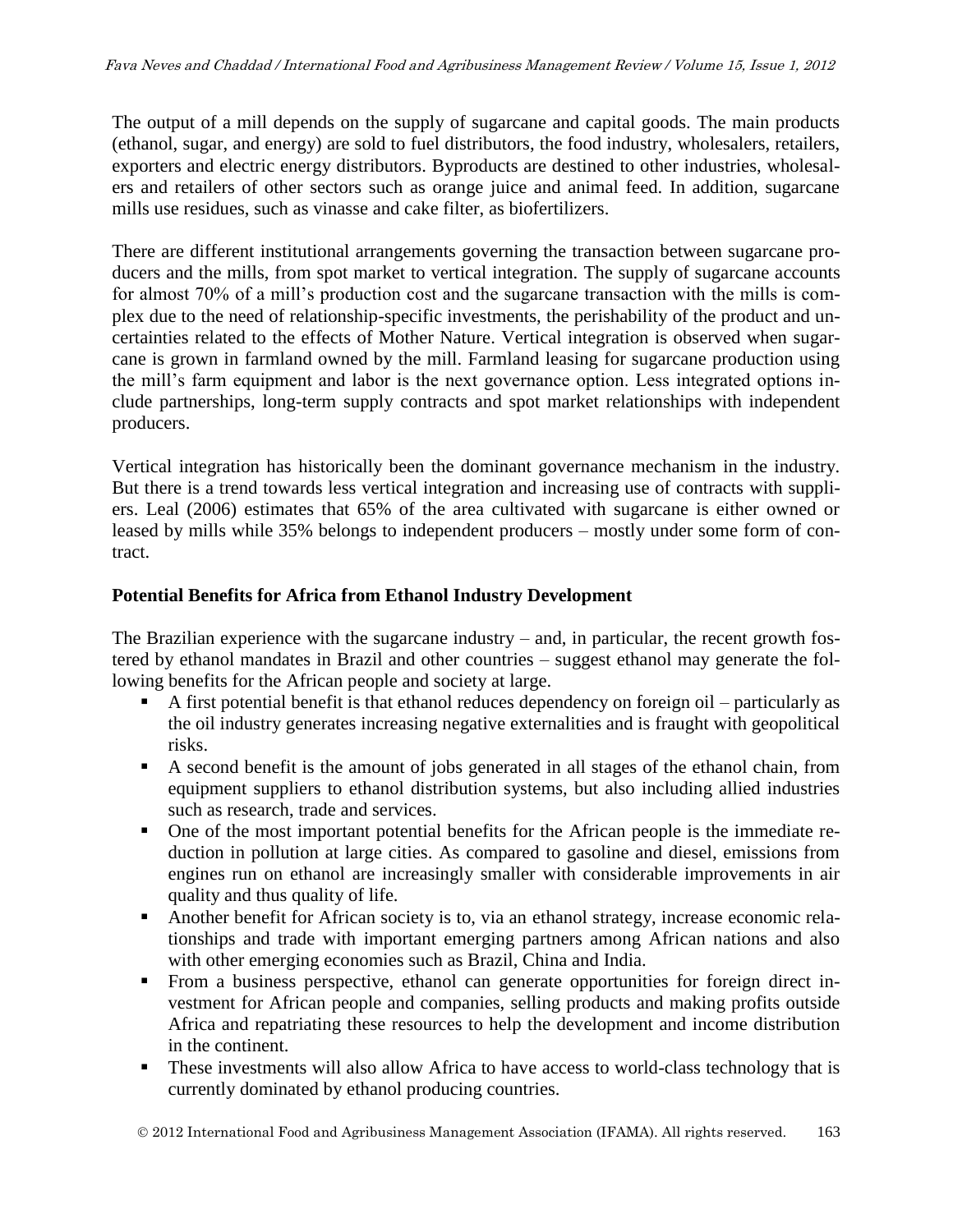Finally, Africa can provide a strong contribution towards mitigation of climate change in the  $21<sup>st</sup>$  century.

## **An Outline of Strategies for Sugarcane Industry Development in Africa**

This article had the objective to show how Brazil has benefitted from adopting an ethanol development policy for the last 40 years that resulted in the development of a booming sugarcane industry with several economic, social and environmental benefits to society. Just to summarize, in 2010 the Brazilian sugarcane industry supplied 100% of the domestic sugar market and produced enough of a surplus to export 53% of the international sugar market. In addition, the industry produced enough ethanol to supply 52% of the domestic market use of light-vehicle fuels (compared to 48% for gasoline). In 2015, this share is expected to reach 80% versus only 20% for gasoline. This was accomplished with the use of 9 million hectares of sugarcane from the estimated 350 million hectares available farmland in the country.

Africa can follow several strategies to foster the development of the sugarcane chain, including emulating the Brazilian experience. In what follows, we offer some possible contributions to this debate.

- A Strategic Plan should be developed as, to our knowledge, it is not existent yet. This article and Chaddad (2010) provide several pieces of relevant information about the Brazilian industry, how it is organized, the relevant policies and the leading role of UNICA. A next step would be to adapt the Brazilian model to the specific environment and conditions of countries in Africa.
- A suggestion for Africa to get started in building up supply chains in preparation for an ethanol or renewable fuel mandate (such as in Brazil, the U.S. and the European Union, to name a few). The initial mandate could start as an E10 policy (10% of anhydrous ethanol blended to gasoline), with a perspective of moving to an E25 policy when production capabilities are in place.
- In order to be able to increase ethanol production, Africa may initially invest in agricultural research and technical assistance to produce sugarcane, sugar and ethanol in some regions with existing technologies, and subsequently develop second generation biofuels from cellulosic sources, perhaps adapting Brazilian technologies that have been developed since the 1970s.
- An integrated model based on a network of small farmers may be a useful approach to foster sugarcane production and rural development.
- Another important possibility for Africa is to invest in ethanol production in some selected African countries with favorable conditions, which could supply other African nations. This would serve as the basis for an oil import substitution policy aimed at substituting oil imports with ethanol produced in the continent. This strategy will reduce dependency from oil producing countries and enhance the economic ties among African nations.

There are several alternative strategies that can be part of Africa's future positioning on sugarcane and biofuels. The international sugar market is growing and, except for Brazil, the most relevant sugar exporters face considerable challenges. In the case of ethanol, it has proven to be the most efficient biofuel in competing with gasoline in the last 40 years, and Africa may gain with a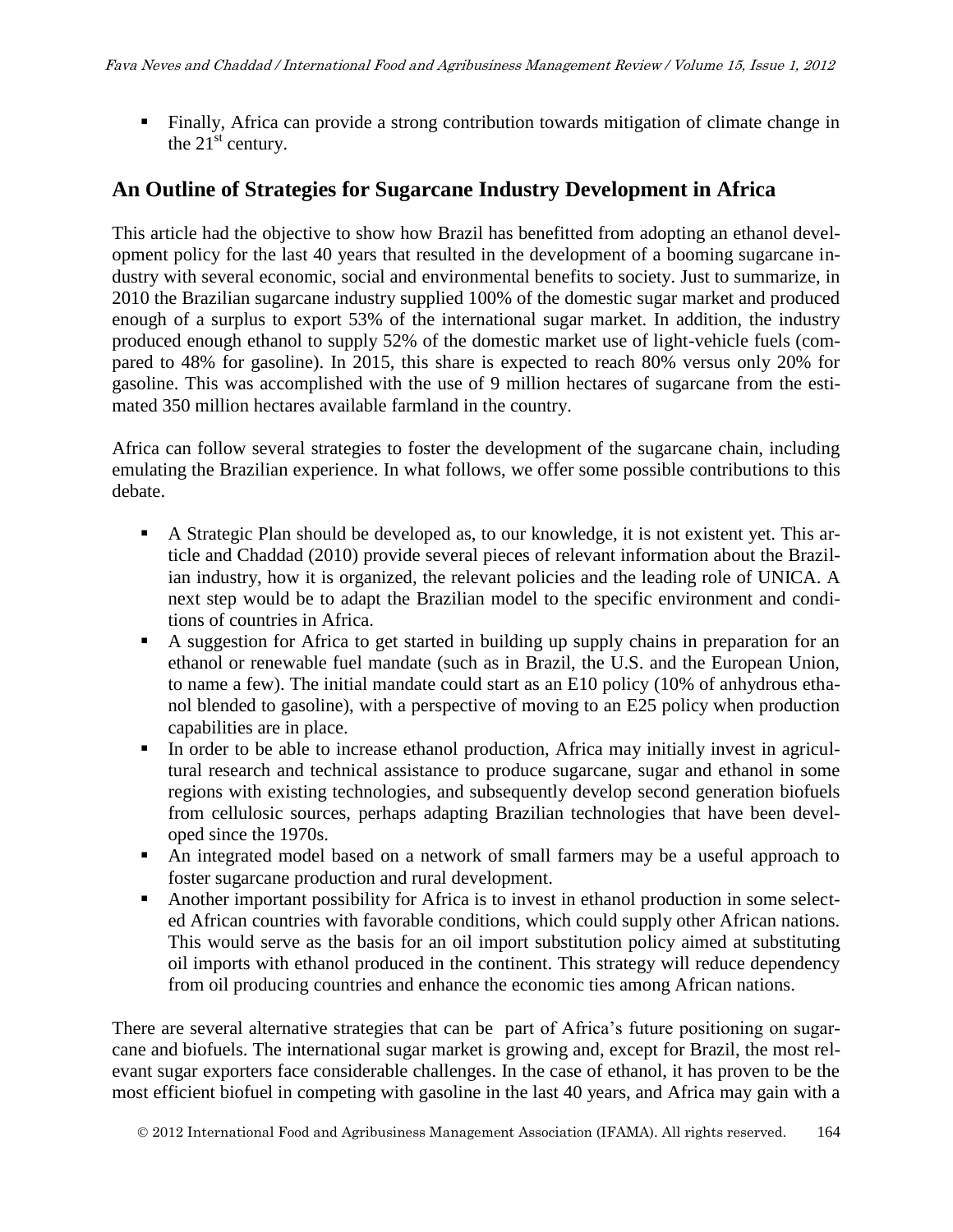strategic plan on ethanol. Africa has a long avenue of opportunities to follow. Increased collaboration with Brazil in this field is a future development agenda for Governments, NGOs and the private sector. The University of Sao Paulo is open for this collaboration and to help Africa in this strategic plan.

#### **Acknowledgement**

We thank, without implicating, the contributions of Marco Antonio Conejero, Mairun Junqueira Alves Pinto, Matheus Alberto Consoli and Vinicius Gustavo Trombin for the research project that generated knowledge for this paper.

#### **References and Further Readings**

- ANFAVEA (National Automotive Vehicle Manufacturers Association), São Paulo, Brazil. Many documents available at [http://www.anfavea.com.br/tabelas.html.](http://www.anfavea.com.br/tabelas.html)
- ANP (National Agency of Petroleum, Natural Gas and Biofuels), Rio de Janeiro, Brazil. Many documents available at [http://www.anp.gov.br.](http://www.anp.gov.br/)
- British Petroleum. 2006. Statistical Review of World Energy. London, UK, available at <http://www.bp.com/bodycopyarticle.do?categoryId=1&contentId=7052055>
- Chaddad, F.R. 2010. UNICA: Challenges to Deliver Sustainability in the Brazilian Sugarcane Industry. *International Food and Agribusiness Management Review* 13(4): 173-192.
- IEA (International Energy Agency), *World Energy Outlook 2006*. Paris, France, available at [http://www.iea.org/textbase/press/pressdetail.asp?PRESS\\_REL\\_ID=187.](http://www.iea.org/textbase/press/pressdetail.asp?PRESS_REL_ID=187)
- Leal, M.R.L.V. (2006). *O teor de energia da cana-de-açúcar*, NIPE, Núcleo Interdisciplinar de Planejamento Estratégico. UNICAMP -Universidade Estadual de Campinas. In: F.O.Licht's 2nd Sugar and Ethanol Brazil. March, São Paulo. [www.nipeunicamp.org.br.](http://www.nipeunicamp.org.br/)
- Poschen P. 2007. Green jobs and Global Warming. International Labor Office. Online: [http://www.ilo.org/global/About\\_the\\_ILO/Media\\_and\\_public\\_information/Feature\\_storie](http://www.ilo.org/global/About_the_ILO/Media_and_public_information/Feature_stories/lang--en/WCMS_087408/index.htm) [s/lang--en/WCMS\\_087408/index.htm.](http://www.ilo.org/global/About_the_ILO/Media_and_public_information/Feature_stories/lang--en/WCMS_087408/index.htm)
- RFA (Renewable Fuels Association), *Annual Industry Outlook*. *Renewable Fuels Association*, Washington DC, available at [http://www.ethanolrfa.org.](http://www.ethanolrfa.org/)
- UNICA (Brazilian Sugarcane Industry Association), São Paulo, Brazil. Many documents online: [http://www.portalunica.com.br/portalunicaenglish/?Secao=lectures%20and%20presentati](http://www.portalunica.com.br/portalunicaenglish/?Secao=lectures%20and%20presentations) [ons.](http://www.portalunica.com.br/portalunicaenglish/?Secao=lectures%20and%20presentations)
- Zarrilli, S. 2007. The emerging of biofuels market: regulatory, trade and development implications," UNCTAD (United Nations Conference on Trade and Development) Biofuels Initiative, New York and Geneva, available at [http://www.unctad.org/en/docs/ditcted20064\\_en.pdf.](http://www.unctad.org/en/docs/ditcted20064_en.pdf)